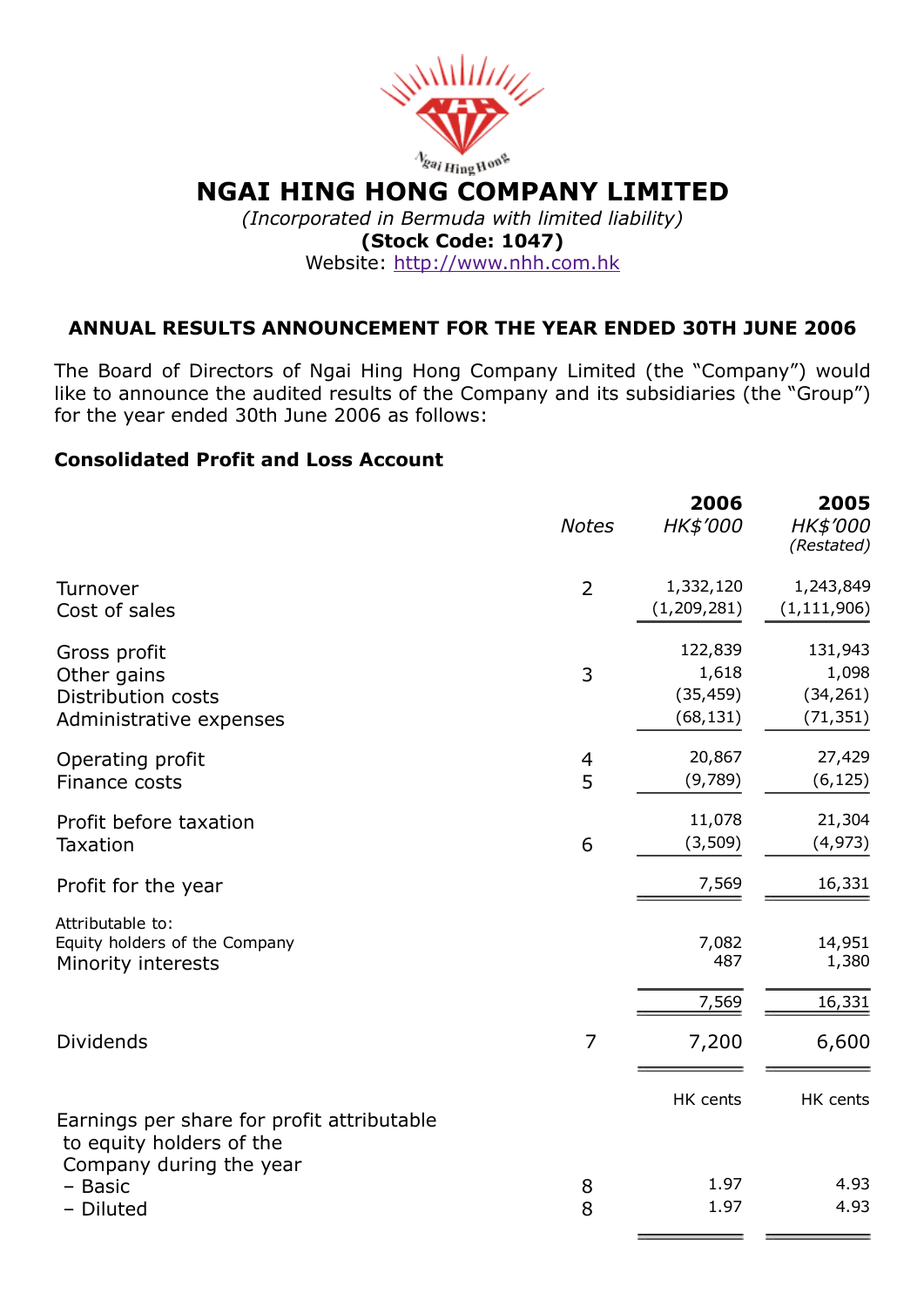# Consolidated Balance Sheet

|                                                                                                                                                                                                   | <b>Notes</b> | 2006<br>HK\$'000                          | 2005<br><b>HK\$'000</b><br>(Restated) |
|---------------------------------------------------------------------------------------------------------------------------------------------------------------------------------------------------|--------------|-------------------------------------------|---------------------------------------|
| Non-current assets<br>Property, plant and equipment<br>Leasehold land and land use rights<br>Investment properties<br>Deferred tax assets                                                         |              | 114,285<br>16,177<br>12,260<br>2,056      | 117,106<br>15,054<br>12,040<br>2,360  |
|                                                                                                                                                                                                   |              | 144,778                                   | 146,560                               |
| Current assets<br>Inventories<br>Trade and bills receivables                                                                                                                                      | 9            | 142,560<br>281,389                        | 186,373<br>275,438                    |
| Other receivables, prepayments and deposits<br>Cash and cash equivalents                                                                                                                          |              | 14,635<br>62,187                          | 15,804<br>55,019                      |
|                                                                                                                                                                                                   |              | 500,771                                   | 532,634                               |
| <b>Current liabilities</b><br>Trade payables<br>Other payables<br>Accruals<br>Taxation                                                                                                            | 10           | 93,856<br>7,232<br>11,201<br>5,588        | 102,012<br>8,102<br>12,975<br>5,382   |
| Obligations under finance leases - current portion<br>Trust receipts loans - secured<br>Short-term bank loans - secured<br>Bank advances for discounted bills<br>Derivative financial instruments | 9            | 7,699<br>103,649<br>50,155<br>4,549<br>27 | 7,488<br>121,709<br>61,215            |
|                                                                                                                                                                                                   |              | 283,956                                   | 318,883                               |
| Net current assets                                                                                                                                                                                |              | 216,815                                   | 213,751                               |
| Total assets less current liabilities                                                                                                                                                             |              | 361,593                                   | 360,311                               |
| Non-current liabilities<br>Obligations under finance leases<br>Deferred tax liabilities                                                                                                           |              | 10,216<br>3,129                           | 17,765<br>3,275                       |
|                                                                                                                                                                                                   |              | 13,345                                    | 21,040                                |
| Net assets                                                                                                                                                                                        |              | 348,248                                   | 339,271                               |

# EQUITY

Capital and reserves attributable to the Company's equity holders

| Share capital      | 36,000  | 36,000  |
|--------------------|---------|---------|
| Other reserves     | 75,722  | 73,623  |
| Retained earnings  | 221,162 | 215,854 |
| Proposed dividends | 3,600   | 3,600   |
|                    |         |         |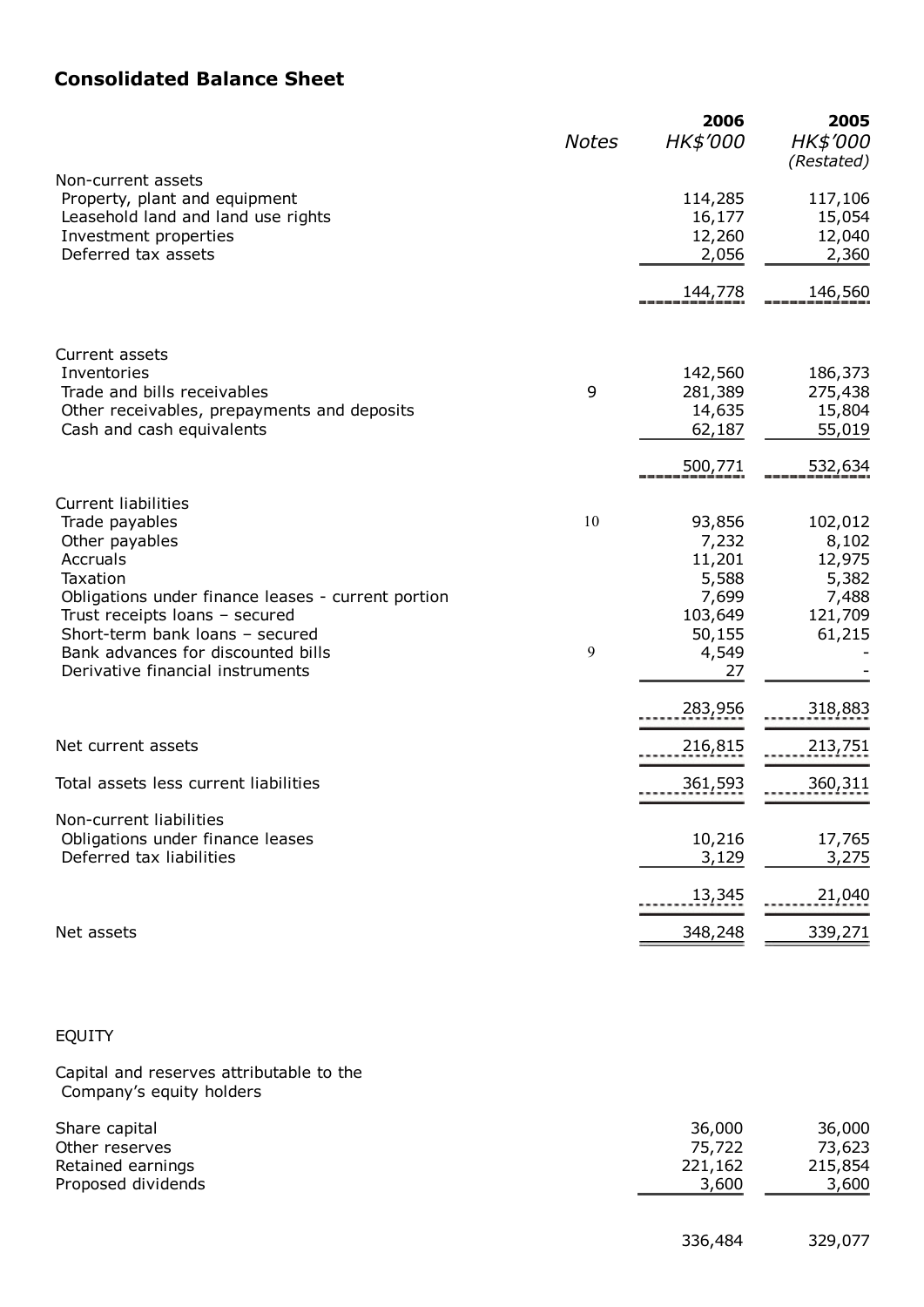| Minority interests | 11,764  | 10,194  |
|--------------------|---------|---------|
| Total equity       | 348,248 | 339,271 |

# *Notes:*

# 1. Basis of preparation

The consolidated accounts have been prepared in accordance with Hong Kong Financial Reporting Standards ("HKFRS"). The consolidated accounts have been prepared under the historical cost convention, as modified by the revaluation of investments properties, financial assets and financial liabilities (including derivative instruments) at fair value through profit or loss, which are carried at fair value.

The preparation of consolidated accounts in conformity with HKFRS requires the use of certain critical accounting estimates. It also requires management to exercise its judgement in the process of applying the Group's accounting policies.

In the current year, the Group adopted the new/revised HKFRS below, which are relevant to its operations. Last year's comparatives have been amended as required, in accordance with the relevant requirements.

| <b>HKAS 1</b>       | <b>Presentation of Financial Statements</b>                                                  |
|---------------------|----------------------------------------------------------------------------------------------|
| <b>HKAS 2</b>       | Inventories                                                                                  |
| <b>HKAS 7</b>       | <b>Cash Flow Statements</b>                                                                  |
| <b>HKAS 8</b>       | Accounting Policies, Changes in Accounting<br><b>Estimates and Errors</b>                    |
| HKAS 10             | Events after the Balance Sheet Date                                                          |
| HKAS 16             | Property, Plant and Equipment                                                                |
| HKAS 17             | Leases                                                                                       |
| HKAS 21             | The Effects of Changes in Foreign Exchange<br>Rates                                          |
| HKAS 23             | <b>Borrowing Costs</b>                                                                       |
| HKAS <sub>24</sub>  | <b>Related Party Disclosures</b>                                                             |
| HKAS <sub>27</sub>  | Consolidated and Separate Financial Statements                                               |
| HKAS 32             | Financial Instruments: Disclosures and<br>Presentation                                       |
| HKAS 33             | Earnings per Share                                                                           |
| HKAS 36             | <b>Impairment of Assets</b>                                                                  |
| HKAS 39             | Financial Instruments: Recognition and<br>Measurement                                        |
| HKAS 39 (Amendment) | Transitional and Initial Recognition of Financial<br><b>Assets and Financial Liabilities</b> |
| HKAS <sub>40</sub>  | <b>Investment Property</b>                                                                   |
| HKAS-Int 15         | Operating Leases - Incentives                                                                |
| HKAS-Int 21         | Income Taxes - Recovery of Revalued Non-<br><b>Depreciated Assets</b>                        |
| <b>HKFRS 2</b>      | Share-based Payments                                                                         |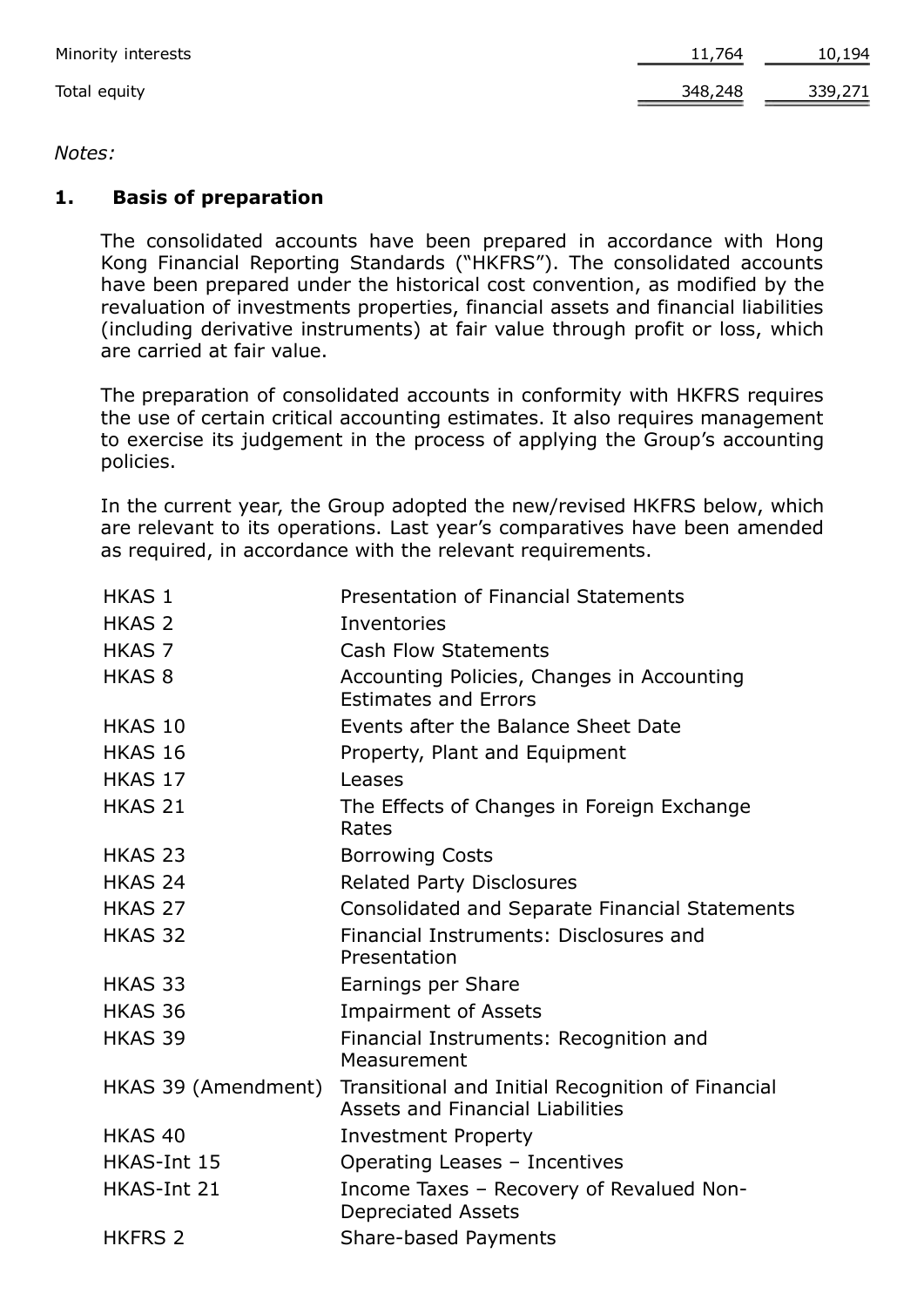The adoption of new/revised HKASs 1, 2, 7, 8, 10, 16, 21, 23, 24, 27, 33, 36 and HKAS-Int 15 did not result in substantial changes to the Group's accounting policies. In summary:

- HKAS 1 has affected the presentation of minority interest and other disclosures.
- HKASs 2, 7, 8, 10, 16, 23, 27, 33, 36 and HKAS-Int 15 had no material effect on the Group's policies.
- HKAS 21 had no material effect on the Group's policy. The functional currency of each of the consolidated entities has been re-evaluated based on the quidance to the revised standard.
- HKAS 24 has affected the identification of related parties and some other related-party disclosures.

The adoption of revised HKAS 17 has resulted in a change in the accounting policy relating to the reclassification of leasehold land and land use rights from property, plant and equipment to operating leases. The up-front prepayments made for the leasehold land and land use rights are expensed in the profit and loss account on a straight-line basis over the period of the lease or where there is impairment, the impairment is expensed in the profit and loss account. In prior years, the leasehold land and land use rights was accounted for at cost less accumulated depreciation and accumulated impairment.

The adoption of HKASs 32 and 39 has resulted in the recognition of derivative financial instruments at fair value.

The adoption of revised HKAS 40 has resulted in a change in the accounting policy of which the changes in fair values of investment properties are recorded in the profit and loss account as part of other income/expenses. In prior years, the increases in fair values were credited to the investment properties revaluation reserve. Decreases in fair values were first set off against increases on earlier valuations on a portfolio basis and thereafter were debited to operating profit.

The adoption of revised HKAS-Int 21 has resulted in a change in the accounting policy relating to the measurement of deferred tax liabilities arising from the revaluation of investment properties. Such deferred tax liabilities are measured on the basis of tax consequences that would follow from recovery of the carrying amount of that asset through use. In prior years, the carrying amount of that asset was expected to be recovered through sale.

The adoption of HKFRS 2 has resulted in a change in the accounting policy for share-based payments. Until 30th June 2005, the provision of share options to employees did not result in an expense in the profit and loss account. Effective on 1st July 2005, the Group expenses the cost of share options in the profit and loss account. As a transitional provision, the cost of share options granted after 7th November 2002 and had not yet vested on 1st July 2005 was expensed retrospectively in the profit and loss account of the respective periods.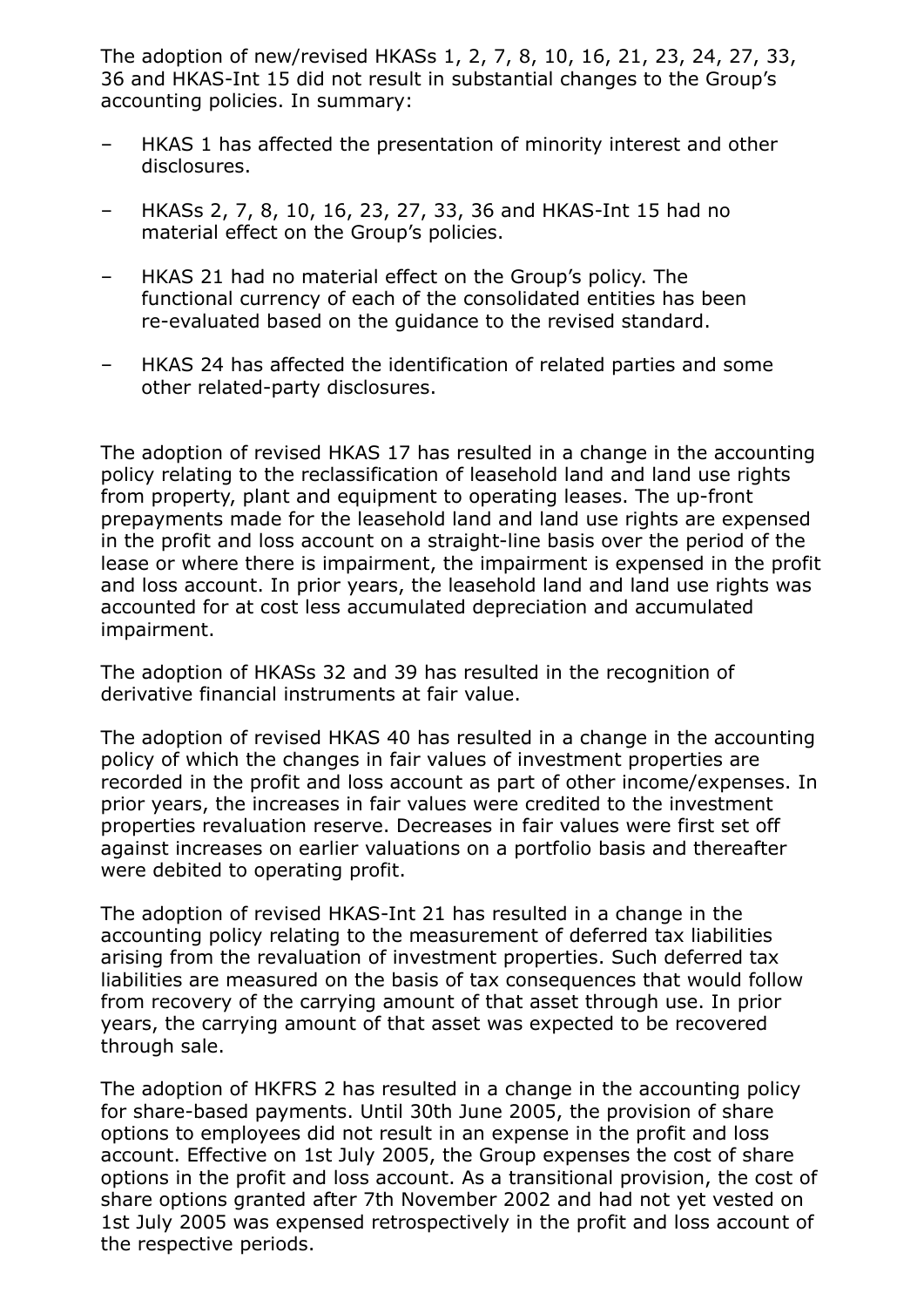All changes in the accounting policies have been made in accordance with the transition provisions in the respective standards. All standards adopted by the Group require retrospective application other than:

- HKAS 16 the initial measurement of an item of property, plant and equipment acquired in an exchange of assets transaction is accounted at fair value prospectively only to future transactions;
- HKAS 39 does not permit to recognise, derecognise and measure financial assets and liabilities in accordance with this standard on a retrospective basis;
- HKAS 40 since the Group has adopted the fair value model, there is no requirement for the Group to restate the comparative information, any adjustment should be made to the retained earnings as at 1st July 2005, including the reclassification of any amount held in revaluation surplus for investment properties;
- HKAS-Int 15 does not require the recognition of incentives for leases beginning before 1st July 2005; and
- HKFRS 2 only retrospective application for all equity instruments granted after 7th November 2002 and not vested at 1st July 2005.
- (i) The adoption of revised HKAS 17 resulted in a decrease in retained earnings at 1st July 2004 by approximately HK\$1,130,000. The details of the adjustments to the balance sheets at 30th June 2005 and 30th June 2006, profit and loss accounts for the year ended 30th June 2005 and 2006 are as follows:

|                                                                                                                              |                                 | <b>2005 2005</b><br>HK\$'000 HK\$'000 |
|------------------------------------------------------------------------------------------------------------------------------|---------------------------------|---------------------------------------|
| Decrease in property, plant and equipment<br>Increase in leasehold land and land use rights<br>Decrease in retained earnings | (17, 297)<br>16,177<br>(1, 120) | (16, 170)<br>15,054<br>(1, 116)       |
|                                                                                                                              |                                 | <b>2005 2005</b><br>HK\$'000 HK\$'000 |
| Increase/(decrease) in administrative expenses                                                                               | 4                               | (14)                                  |

(ii) The adoption of HKAS 39 resulted in an increase in retained earning at 1st July 2005 by approximately HK\$2,109,000. The details of the adjustments to the balance sheet at 30th June 2006 and profit and loss account for the year ended 30th June 2006 are as follows:

|                                                            | <b>2006</b><br>HK\$'000 |
|------------------------------------------------------------|-------------------------|
| Increase in derivative financial instruments (liabilities) | - 27                    |
| Increase in trade and bills receivables                    | 4,549                   |
| Increase in collateralised bank advances                   | 4,549                   |
| Decrease in retained earnings                              | (27)                    |

2006

 $\overline{a}$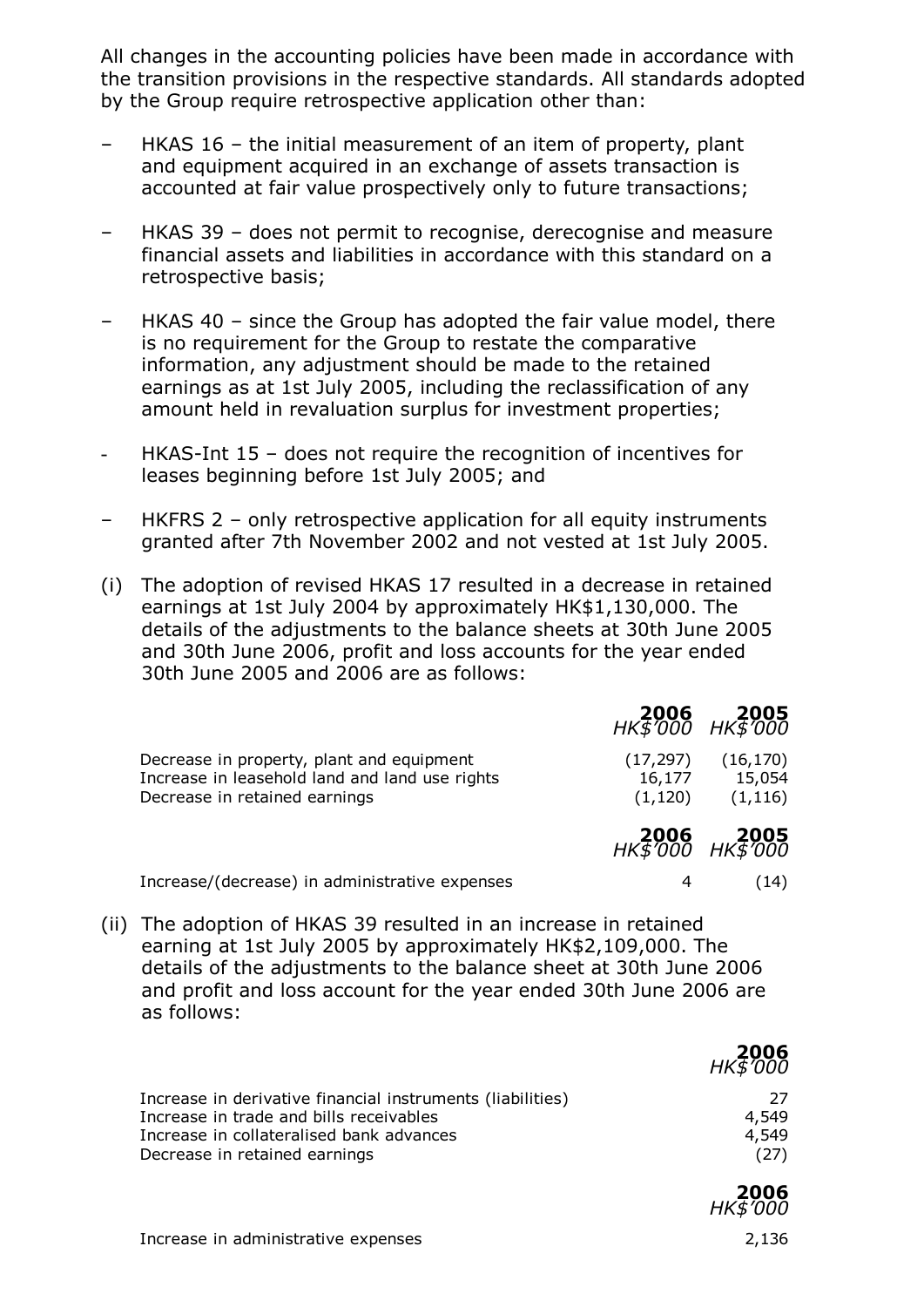(iii) The adoption of HKAS 40 resulted in the following adjustments to the balance sheet at 30th June 2006:

|                                                       | ҤҜӠ҃ӦѸ  |
|-------------------------------------------------------|---------|
| Decrease in investment properties revaluation reserve | (3,600) |
| Increase in retained earnings at 1st July 2005        | 3,600   |

2006

(iv) The adoption of HKFRS 2 resulted in a decrease in retained earnings at 1st July 2004 by approximately HK\$4,644,000. The details of the adjustments to the balance sheets at 30th June 2005 and 2006, profit and loss accounts for the year ended 30th June 2005 and 2006 are as follows:

|                                                                   |                   | <b>2005 2006</b><br>HK\$000 HK\$000 |
|-------------------------------------------------------------------|-------------------|-------------------------------------|
| Increase in share option reserve<br>Decrease in retained earnings | 7,777<br>(7, 777) | 6,809<br>(6,809)                    |
|                                                                   | 2006              | 2005<br>HK\$'000 HK\$'000           |
| Increase in administrative expenses                               | 968               | 2,165                               |

## 2. Turnover and segment information

The principal activity of the Company is investment holding and its subsidiaries are principally engaged in the trading and manufacturing of plastic materials, pigments, colorants, compounded plastic resins, engineering plastic products and PVC compounds.

|                                                         | Group            |                         |  |
|---------------------------------------------------------|------------------|-------------------------|--|
|                                                         | 2006<br>HK\$'000 | <b>2005</b><br>HK\$'000 |  |
| Turnover<br>Sale of goods, net of returns and discounts | 1,332,120        | 1,243,849               |  |

An analysis of the Group's turnover and results for the year ended 30th June 2006 by geographical segment is as follows:

|          |             | 2006            |                          |           |
|----------|-------------|-----------------|--------------------------|-----------|
|          |             | <b>The</b>      |                          |           |
|          |             | People's        |                          |           |
|          |             | <b>Republic</b> |                          |           |
|          |             | of China        |                          |           |
|          |             | excluding       |                          |           |
|          |             | Hong            |                          |           |
|          |             | <b>Kong</b>     |                          |           |
|          | <b>Hong</b> | ("the           |                          |           |
|          | <b>Kong</b> |                 | <b>PRC") Elimination</b> | Group     |
|          | HK\$'000    | HK\$'000        | HK\$'000                 | HK\$'000  |
| Turnover | 1,168,550   | 268,922         | (105, 352)               | 1,332,120 |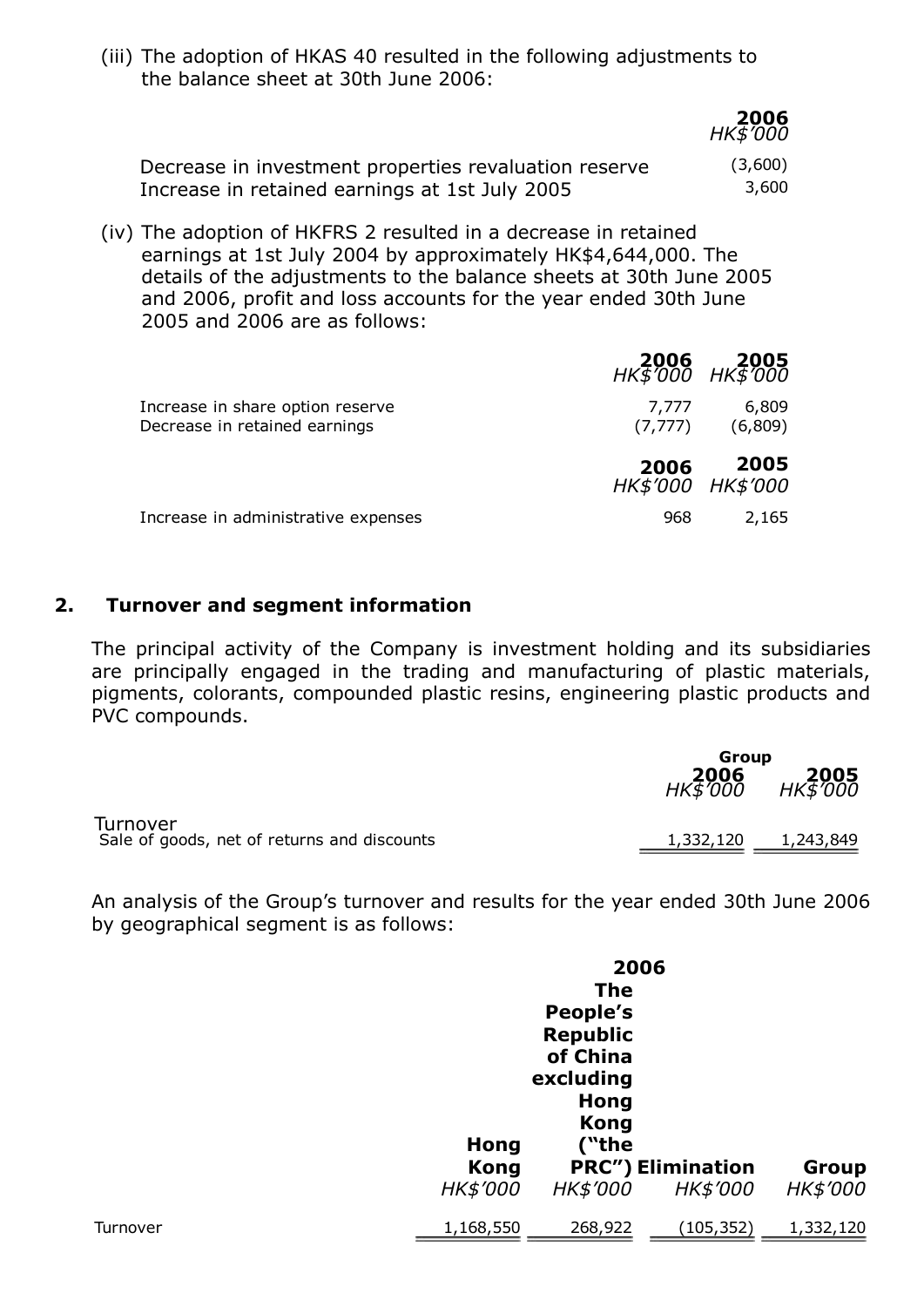| Segment results                                         | 14,286 | (130) | 14,156            |
|---------------------------------------------------------|--------|-------|-------------------|
| Unallocated costs                                       |        |       | (3,078)           |
| Profit before taxation<br>Taxation                      |        |       | 11,078<br>(3,509) |
| Profit after taxation<br>Minority interests             |        |       | 7,569<br>(487)    |
| Profit attributable to equity holders of<br>the Company |        |       | 7,082             |

The segment assets and liabilities at 30th June 2006 and other segment information for the year ended are as follows:

|                                                                                                                                                  | 2006                  |                                          |                          |  |  |
|--------------------------------------------------------------------------------------------------------------------------------------------------|-----------------------|------------------------------------------|--------------------------|--|--|
|                                                                                                                                                  | Hong                  | <b>Kong The PRC</b><br>HK\$'000 HK\$'000 | Group<br><b>HK\$'000</b> |  |  |
| Segment assets<br>Unallocated assets                                                                                                             | 407,134               | 236,104                                  | 643,238<br>2,311         |  |  |
| Total assets                                                                                                                                     |                       |                                          | 645,549                  |  |  |
| Segment liabilities<br>Unallocated liabilities                                                                                                   | 198,091               | 90,082                                   | 288,173<br>9,128         |  |  |
| <b>Total liabilities</b>                                                                                                                         |                       |                                          | 297,301                  |  |  |
| Other information:<br>Capital expenditure<br>Depreciation of property, plant and equipment<br>Amortisation of leasehold land and land use rights | 5,430<br>6,725<br>200 | 5,113<br>8,140<br>155                    | 10,543<br>14,865<br>415  |  |  |

An analysis of the Group's turnover and results for the year ended 30th June 2005 by geographical segment is as follows:

|                                                         |                                                      | 2005                          |                                        |                                 |
|---------------------------------------------------------|------------------------------------------------------|-------------------------------|----------------------------------------|---------------------------------|
|                                                         | <b>Hong</b><br><b>Kong</b><br>HK\$'000<br>(Restated) | <b>HK\$'000</b><br>(Restated) | <b>The PRC Elimination</b><br>HK\$'000 | Group<br>HK\$'000<br>(Restated) |
| Turnover                                                | 1,112,254                                            | 243,684                       | (112,089)                              | 1,243,849                       |
| Segment results                                         | 26,263                                               | (2,886)                       |                                        | 23,377                          |
| Unallocated costs                                       |                                                      |                               |                                        | (2,073)                         |
| Profit before taxation<br>Taxation                      |                                                      |                               |                                        | 21,304<br>(4, 973)              |
| Profit after taxation<br>Minority interests             |                                                      |                               |                                        | 16,331<br>(1,380)               |
| Profit attributable to equity holders of<br>the Company |                                                      |                               |                                        | 14,951                          |

The segment assets and liabilities at 30th June 2005 and other segment information for the year ended are as follows: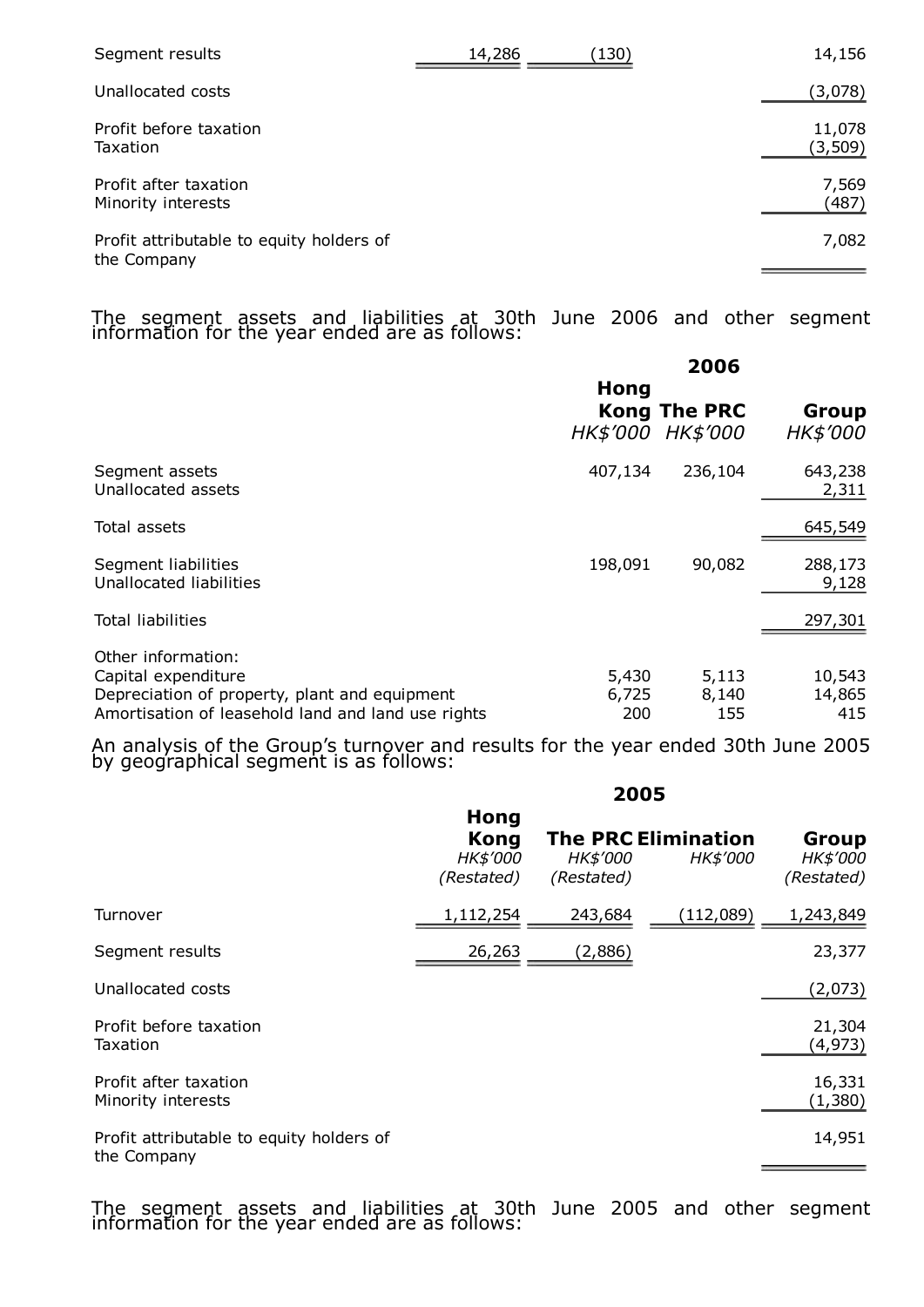|                                                    |                 | 2005                                                            |                                        |
|----------------------------------------------------|-----------------|-----------------------------------------------------------------|----------------------------------------|
|                                                    | Hong            |                                                                 |                                        |
|                                                    | <b>HK\$'000</b> | <b>Kong The PRC</b><br><i>HK\$'000</i><br>(Restated) (Restated) | Group<br><b>HK\$'000</b><br>(Restated) |
| Segment assets<br>Unallocated assets               | 438,735         | 237,561                                                         | 676,296<br>2,898                       |
| Total assets                                       |                 |                                                                 | 679,194                                |
| Segment liabilities<br>Unallocated liabilities     | 231,847         | 96,491                                                          | 328,338<br>11,585                      |
| <b>Total liabilities</b>                           |                 |                                                                 | 339,923                                |
| Other information:                                 |                 |                                                                 |                                        |
| Capital expenditure                                | 7,359           | 16,160                                                          | 23,519                                 |
| Amortisation of leasehold land and land use rights | 167             | 150                                                             | 317                                    |
| Depreciation of property, plant and equipment      | 8,520           | 6,125                                                           | 14,645                                 |
| Write-off of property, plant and equipment         | 2,122           |                                                                 | 2,122                                  |
| Provision for slow moving inventories              | 195             | 3,575                                                           | 3,770                                  |

Turnover and segment results are presented based on the operating locations of group companies. Unallocated costs represent corporate expenses.

All the Group's turnover and operating profit are attributable to the manufacturing and trading of plastic products and accordingly no analysis of the Group's turnover and contribution to operating profit by business segment is provided.

### 3. Other gains

|                                                                              | Group                   |                         |
|------------------------------------------------------------------------------|-------------------------|-------------------------|
|                                                                              | 2006<br><b>HK\$'000</b> | 2005<br><i>HK\$'000</i> |
| Rental income<br>Interest income<br>Fair value gain on investment properties | 1,094<br>304<br>220     | 1,056<br>42             |
|                                                                              | 1,618                   | 1,098                   |

### 4. Expenses by Nature

Expenses included in cost of sales, distribution costs and administrative expenses are analysed as follows:

|                                                                                                                 | Group<br>2006<br><b>НК\$ 000</b> | <b>2005</b><br>HK\$'000<br>(Restated) |
|-----------------------------------------------------------------------------------------------------------------|----------------------------------|---------------------------------------|
| Crediting                                                                                                       |                                  |                                       |
| Write-back of provision for slow moving inventories                                                             | 1,051                            |                                       |
| Charging<br>Depreciation:                                                                                       |                                  |                                       |
| Owned property, plant and equipment<br>Leased property, plant and equipment                                     | 10,280<br>4,585                  | 11,129<br>3,516                       |
| Amortisation of leasehold land and land use rights                                                              | 415                              | 317                                   |
| Write-off of property, plant and equipment<br>Loss on disposal of property, plant and equipment                 | 32                               | 2,122<br>41                           |
| Staff costs, including directors' emoluments                                                                    | 67,837                           | 69,662                                |
| Operating lease rentals in respect of land and buildings<br>Fair value loss on derivative financial instruments | 7,262                            | 7,093                                 |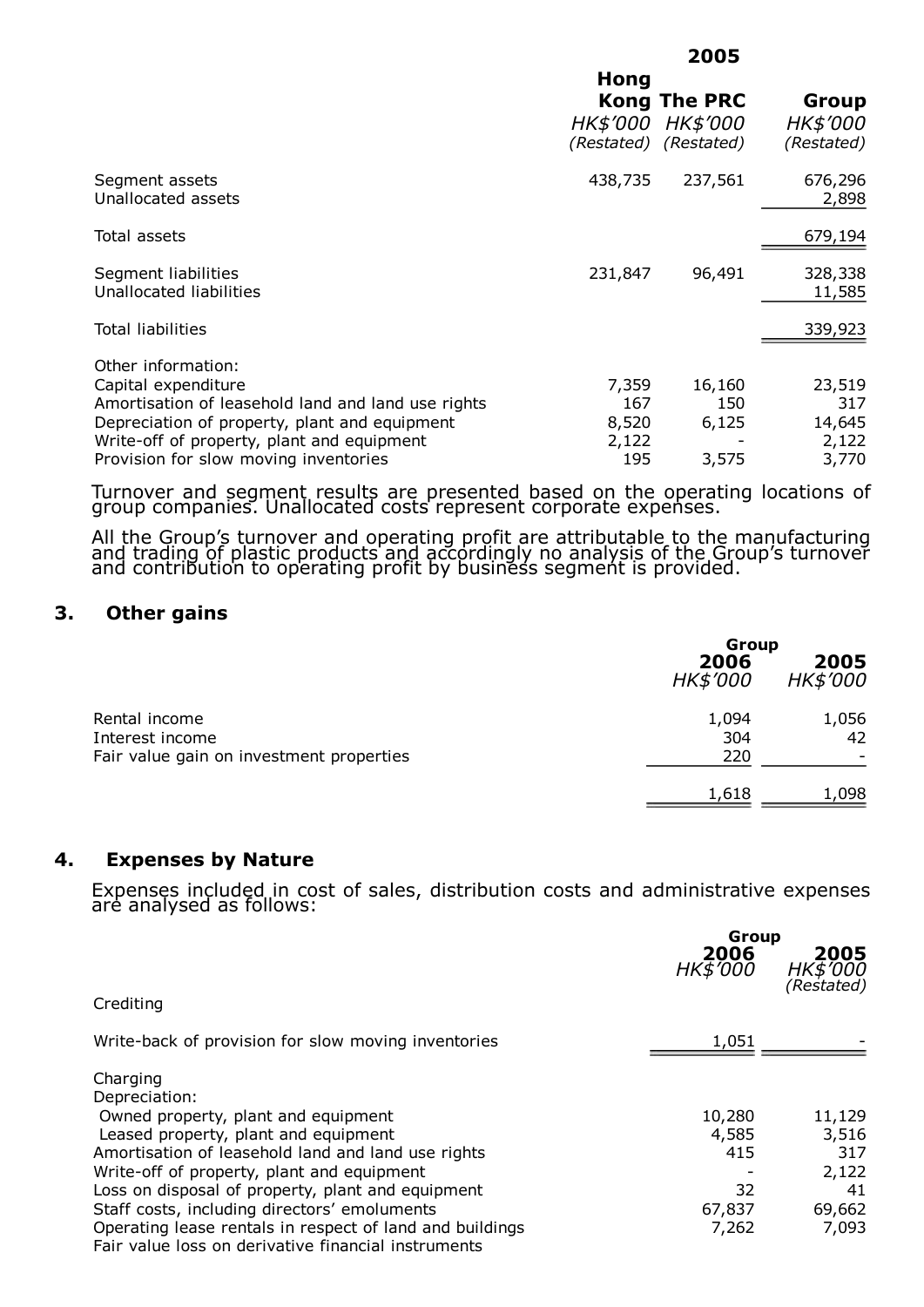| - forward foreign exchange contracts: |           |           |
|---------------------------------------|-----------|-----------|
| not qualifying as hedges              | 2,136     |           |
| Auditors' remuneration                | 1,015     | 981       |
| Provision for slow moving inventories |           | 3.770     |
| Cost of inventories sold              | 1,144,642 | 1,048,505 |

#### 5. Finance costs

|                                                                                                      | <b>2006</b><br>HK\$'000 | <b>2005</b><br>HK\$'000 |
|------------------------------------------------------------------------------------------------------|-------------------------|-------------------------|
| Interest on bank borrowings wholly repayable within five years<br>Interest element of finance leases | 8,704<br>1,085          | 5,491<br>634            |
|                                                                                                      | 9.789                   | 6,125                   |

#### 6. Taxation

Hong Kong profits tax has been provided at the rate of 17.5% (2005: 17.5%) on the estimated assessable profit for the year. Taxation on profits of PRC subsidiaries has been calculated on the estimated assessable profit for the year at the rates of taxation as applicable to the local subsidiaries.

The amount of taxation charged to the consolidated profit and loss account represents:

| Current taxation:                                 | 2006<br>HK\$'000 | <b>2005</b><br>HK\$'000 |
|---------------------------------------------------|------------------|-------------------------|
| Hong Kong profits tax                             | 2,619            | 5,758                   |
| PRC income tax<br>Overprovision in previous years | 943<br>(211)     | 561<br>(151)            |
|                                                   | 3,351            | 6,168                   |
| Deferred taxation                                 | 158              | (1, 195)                |
|                                                   | 3,509            | 4,973                   |

# 7. Dividends

| Interim, paid, of HK1.0 cent (2005: HK1.0 cent)                         | 2006<br>HK\$'000 | <b>2005</b><br>HK\$'000 |
|-------------------------------------------------------------------------|------------------|-------------------------|
| per ordinary share<br>Final, proposed, of HK1.0 cent (2005: HK1.0 cent) | 3,600            | 3,000                   |
| per ordinary share (note)                                               | 3,600            | 3,600                   |
|                                                                         | 7.200            | 6,600                   |

#### Note:

At a meeting held on 16th October 2006, the Directors proposed a final dividend of HK1.0 cent per ordinary share. This proposed dividend is not reflected as a dividend payable in these accounts.

#### 8. Earnings per share

#### Basic

Basic earnings per share is calculated by dividing the profit attributable to equity holders of the Company by the weighted average number of ordinary shares in issue during the year.

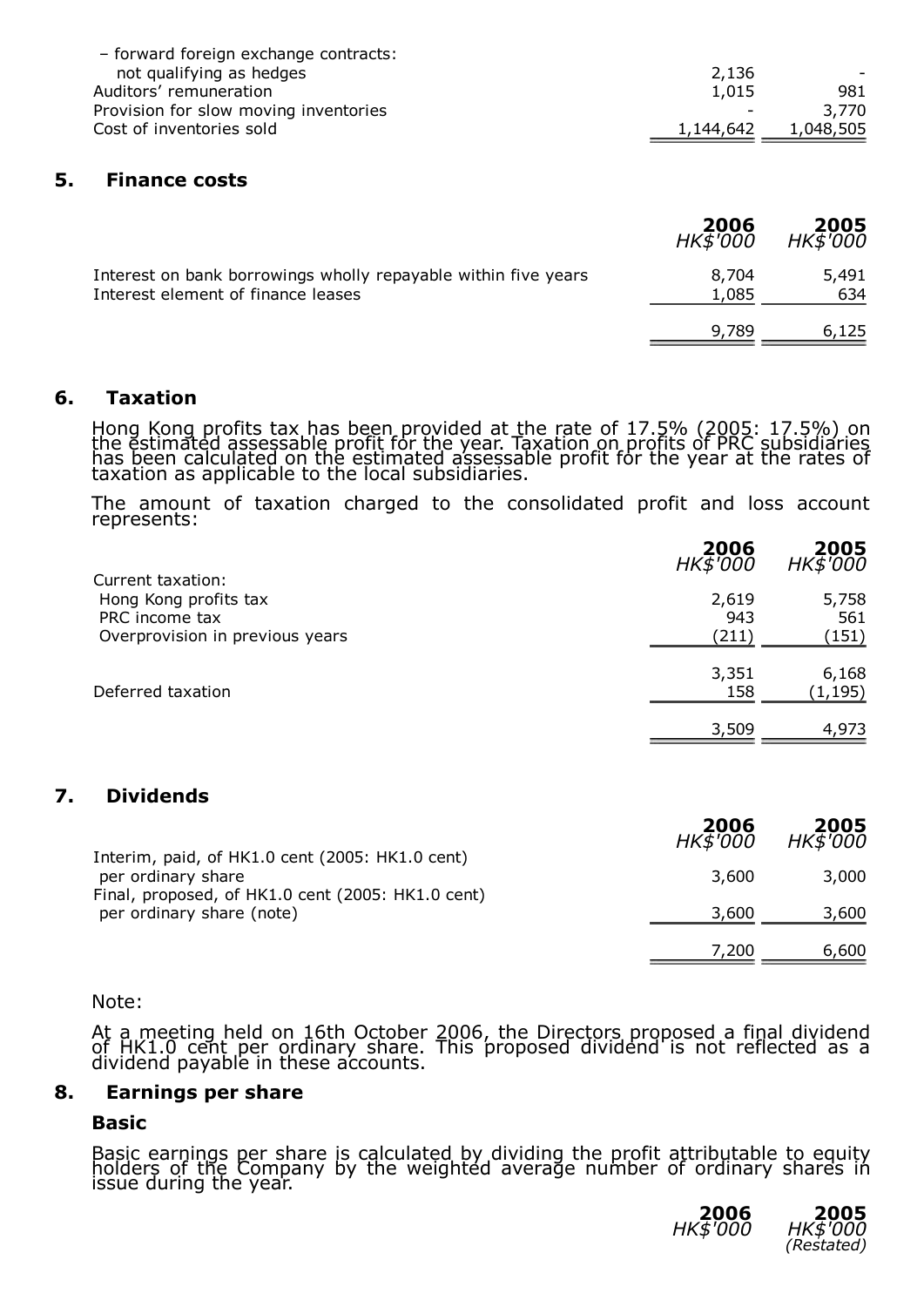| Profit attributable to equity holders of the Company | 7,082 | 14,951                  |
|------------------------------------------------------|-------|-------------------------|
| Weighted average number of ordinary shares in issue  |       | 360,000,000 302,958,904 |
| Basic earnings per share (HK cents)                  | 1.97  | 4.93                    |

# Diluted

Diluted earnings per share is calculated by adjusting the weighted average number of ordinary shares outstanding assuming conversion of all dilutive potential ordinary shares. The Company has one category of dilutive potential ordinary shares which is the share options granted. For the share options, a calculation is done to determine the number of shares that could have been acquired at fair value (determined as the average annual market price of the Company's shares) based on the monetary value of the subscription rights attached to outstanding share options. The number of shares calculated as above is compared with the number of shares that would have been issued assuming the exercise of the share options.

There were no dilutive earning per share for the years ended 30th June 2005 and 2006. The exercise of the outstanding share options would be anti-dilutive for the years ended 30th June 2005 and 2006.

### 9. Trade and bills receivables

The aging analysis of trade and bills receivables is as follows:

|                                                 |                            | Group                      |  |
|-------------------------------------------------|----------------------------|----------------------------|--|
|                                                 | 2006<br><i>HK\$'000</i>    | 2005<br>$HK\bar{5}$ $000$  |  |
| Below 90 days<br>91 - 180 days<br>Over 180 days | 241,940<br>29,837<br>9,612 | 241,259<br>29,746<br>4,433 |  |
|                                                 | 281,389                    | 275,438                    |  |

There was no concentration of credit risk with respect to trade and bills receivables as the Group has a large number of customers. The carrying value of the trade and bills receivables approximate their fair value.

The majority of the Group's sales are with credit terms of 30 to 90 days. The remaining amounts are on letter of credit or documents against payment.

A subsidiary of the Group transferred certain bills of exchange amounting to approximately HK\$4,549,000 to banks with recourse in exchange for cash during the year. The transactions have been accounted for as collateralised bank advańces.

#### 10. Trade payables

The aging analysis of trade payable is as follows:

|                                                 |                           | Group                     |  |
|-------------------------------------------------|---------------------------|---------------------------|--|
|                                                 | 2006<br>$HK\bar{5}$ $000$ | 2005<br>$HK\bar{5}$ $000$ |  |
| Below 90 days<br>91 - 180 days<br>Over 180 days | 91,646<br>1,334<br>876    | 99,615<br>823<br>1,574    |  |
|                                                 | 93,856                    | 102,012                   |  |

The carrying value of trade payable approximates its fair value.

### 11. Contingent liabilities

As at 30th June 2006, the Company and the Group had the following contingent liabilities: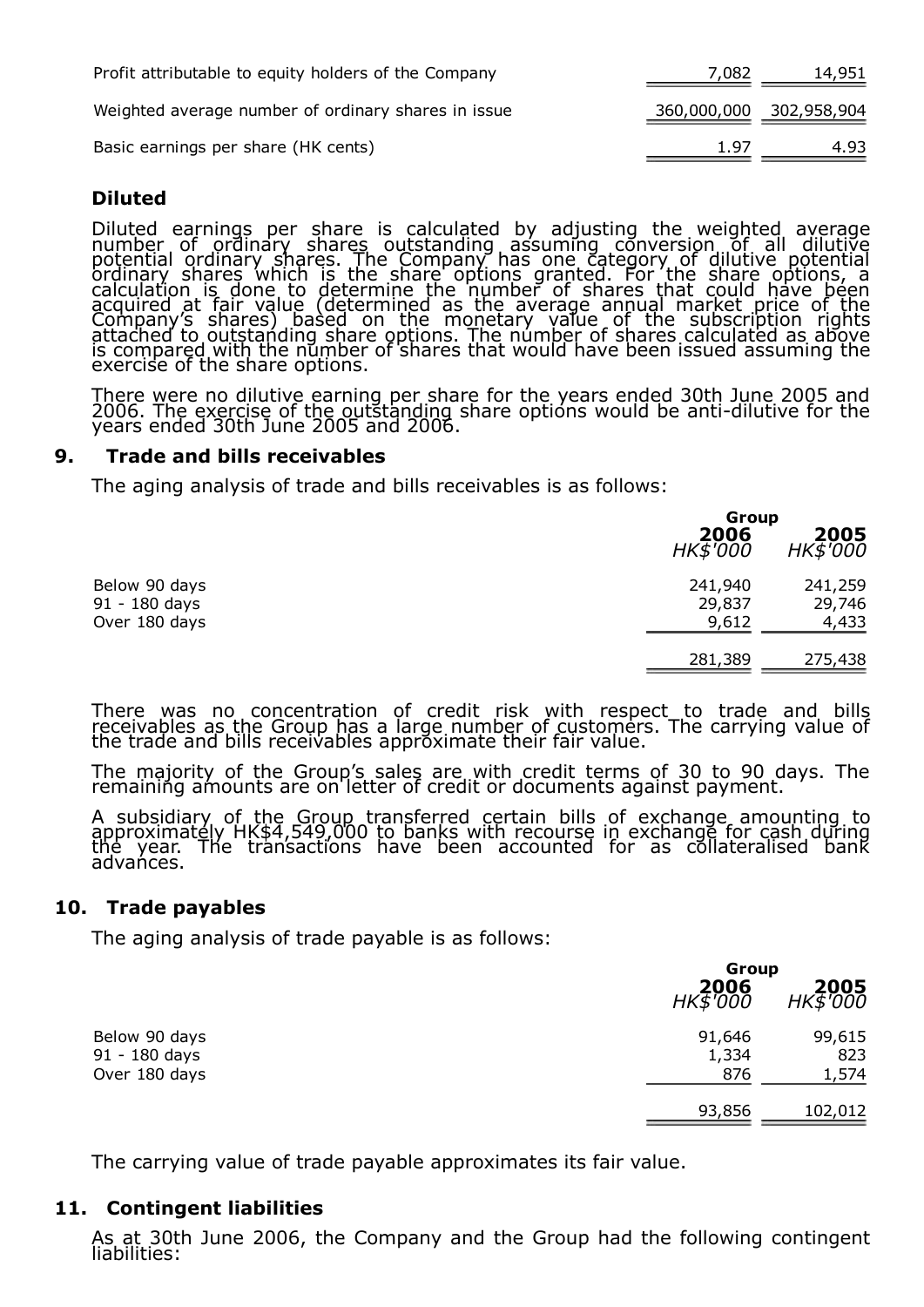- (a) Guarantee in respect of the due performance of a subsidiary under a contract manufacturing agreement to the extent of HK\$20,000,000 (2005: HK\$20,000,000);
- (b) Guarantees given to banks for banking facilities granted to its subsidiaries to the extent of approximately HK\$410,294,000 (2005: HK\$399,168,000); and
- (c) In April 2003, a customer (the "Customer") issued a Writ of Summons in the High Court of the Hong Kong Special Administrative Region (the "Proceedings") against a subsidiary of the Company (the "Subsidiary") and filed a Statement of Claim in June 2003 claiming against the Subsidiary for US\$589,590.53 (the "Claim") for losses and damages alleged to have been suffered by the Customer as a result of alleged breach of contract entered into between the Customer and the Subsidiary for goods sold by the Subsidiary to the Customer (the "Goods"). On basis of independent legal advice, the Subsidiary has (i) filed a defence and counterclaim to the Claim and (ii) taken out Third Party Proceedings against the company, which supplied the Goods to the Subsidiary for resale to the Customer (the "Third Party"). The Third Party has also taken out the Fourth Party Proceedings against the company, which supplied the Goods to the Third Party for resale to the Subsidiary. The trial of the Proceedings had completed on 27th September 2006 and the Judgment has yet to be delivered. Counsel for the Subsidiary has advised that the likely outcome of the Proceedings would be the Subsidiary either succeeds in defending the Claim and obtaining judgment on its counterclaim or if the Claim shall succeed, being indemnified by the Third Party. In such circumstances, the Directors are of the view that the Subsidiary is unlikely to suffer any loss for the Claim, therefore, no provision is considered necessary.

# 12. Commitments

liabilities:

(a) Capital commitments

At 30th June 2006, the Group had the following capital commitments for property, plant and equipment:

|                                                                      | <b>2006</b><br>HK\$'000 | 2005<br>HK\$'000 |
|----------------------------------------------------------------------|-------------------------|------------------|
| Contracted but not provided for<br>Authorised but not contracted for | 6,251<br>-              | 1,429            |
|                                                                      | 6,251                   | 1,429            |

# (b) Commitment under operating leases

At 30th June 2006, the Group had future aggregate minimum lease payments under non-cancellable operating leases in respect of land and buildings as follows:

|                         | <b>2006</b><br>HK\$'000 | $HK\frac{2005}{6000}$ |
|-------------------------|-------------------------|-----------------------|
| Not later than one year | 6.800                   | 2,029                 |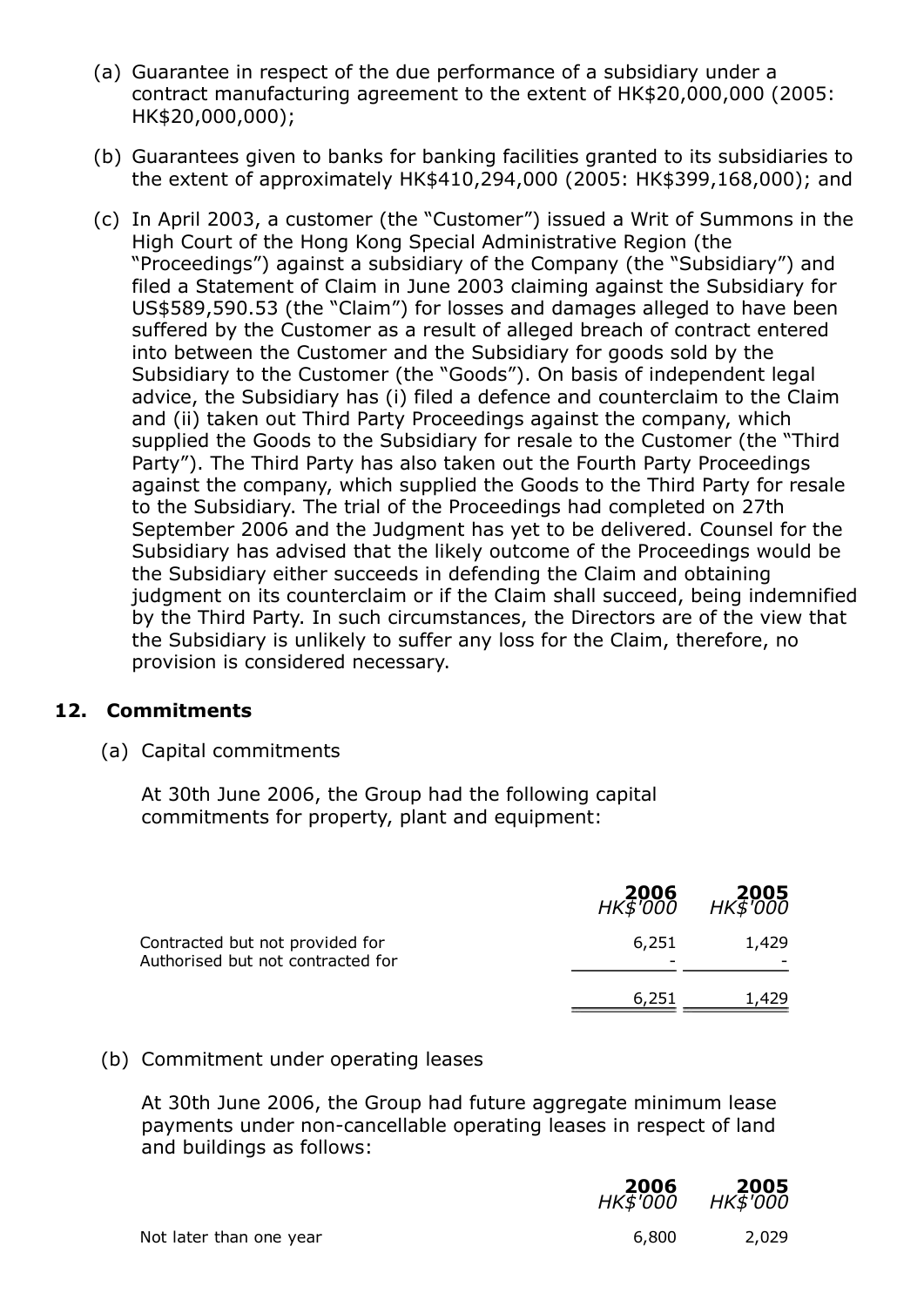| Later than one year and not later than five years | 12,399 | 5,155  |
|---------------------------------------------------|--------|--------|
| Later than five years                             | 3,868  | 4,496  |
|                                                   | 23,067 | 11,680 |

(c) At 30th June 2006, the Group had maximum outstanding commitments in respect of forward contracts in order to hedge the Group's exposure in foreign currencies from its operations as follows:

|                                | <b>2006</b><br>HK\$'000 | 2005<br>HK\$'000 |
|--------------------------------|-------------------------|------------------|
| Sell HK dollars for US dollars | 886,964                 | 836,267          |

### DIVIDENDS

The directors have resolved to recommend the payment of a final dividend of HK1.0 cent per share for the year ended 30th June 2006 (2005: HK1.0 cent). The proposed final dividend, together with the interim dividend of HK1.0 cent (2005: HK1.0 cent) paid on 13th April 2006, will make a total distribution of HK2.0 cents per share for the year. The proposed final dividend, if approved at the forthcoming Annual General Meeting, will be payable in cash on or about 8th December 2006 to members whose names appear on the Register of Members of the Company on 30th November 2006.

#### CLOSURE OF REGISTER OF MEMBERS

The Register of Members of the Company will be closed from Monday, 27th November 2006 to Thursday, 30th November 2006 (both dates inclusive) during which period no transfer of shares will be registered. In order to qualify for the proposed final dividend to be approved at the meeting, all properly completed transfer forms accompanied by the relevant share certificates must be lodged with the Company's branch share registrar in Hong Kong, Union Registrars Limited, Room 1803 Fook Lee Commercial Centre, Town Place, 33 Lockhart Road, Wanchai, Hong Kong not later than 4:00 p.m. on Friday, 24th November 2006.

#### BUSINESS REVIEW

In the past year, the plastic materials and plastics related industries had to face a very testing business environment. Persistently climbing crude oil and raw material prices and keen market competition posed severe challenges to the Group. Nevertheless, the Group achieved double-digit growth in turnover in the first half of the year, and despite the slower growth in the second half, a 7% growth in turnover was recorded for the full year.

During the year under review, surge in raw material prices pushed up the Group's production costs. As the increase in costs could not be totally transferred to customers, the Group's overall gross margin declined. The high raw material prices also dampened purchasing sentiment of customers and accordingly the Group's business growth was affected. In addition, finance costs increased by approximately HK\$3,664,000 mainly due to the surge in interest rate. Furthermore, the change in the Group's accounting policies at the adoption of new Hong Kong Financial Reporting Standards has led to the decrease in the Group's profit by approximately HK\$2,888,000.

To counter the difficult business environment, the Group adopted various concrete measures including taking orders with lower risks and shortening account receivables recovery period. At the same time, the Group also actively expanded its customer base by securing more large enterprises as customers. Apart from placing mass orders, these customers also offer shorter account receivables period, thus lower the credit risk of the Group.

During the period under review, the Group conducted detailed review of its inventory mix and adjusted its inventory levels in order to minimize the impact on material cost from surge in plastics price. The move had helped to notably increase the Group's cash flow, which was used to reduce debts, and accordingly lower the Group's gearing ratio and improve its overall financial position. Moreover, the Group has strived to maintain close relationship with suppliers with the aim of improving communication as well as securing extended credit period.

### PROSPECTS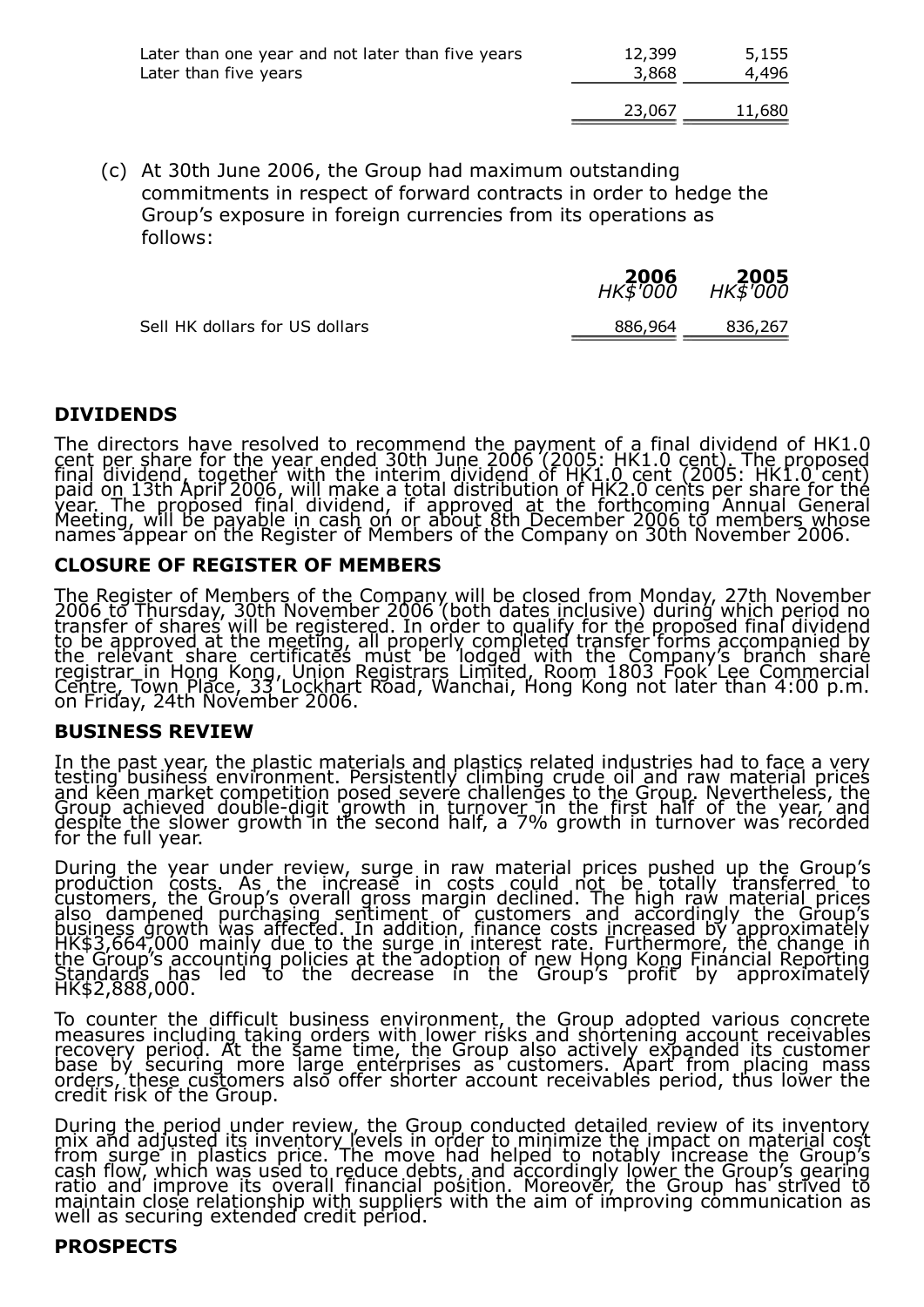To minimize the impact of consistently high crude oil and raw materials prices on its business, the Group will seek to broaden its income sources and at the same time reduce expenditure. On the one hand, it will implement aggressive sales and marketing activities to expand its customer base, adding to it especially more large enterprise customers. On the other hand, it will continue to apply cost control measures to heighten cost effectiveness of production and enhance overall operational efficiency. In addition, the Group will seek to effectively increase cash flows and reduce gearing through lowering inventory levels and shortening recovery of account receivables. Such moves will help to ensure the Group's financial stability and flexibility.

The Group will develop and grow its businesses steadily according to plan. Its aims are to provide customers with quality products and value added services as well as enhance its own market competitiveness and broaden income streams. For its plastics trading business, the Group will further explore opportunities in the booming PRC market.

For its engineering plastic products and colorants, the Group will continue to work with customers' R&D teams to jointly develop new products. It will strive to develop more new products and applications of products in various industries, such as the packaging industry, so as to expand its income sources and fully realize its production efficiency and economies of scale advantages while satisfying different customer demands.

The Group has established a Greater China regional team to oversee the domestic and overseas sales of colorants and ensure optimum sharing of resources and know-how among operations in different regions. The team will also focus on securing more large enterprise customers.

The Group has joined the International Colour Alliance, a platform for it to maintain close business relationship and exchange technical knowhow with industry players in different countries. It hopes the move will aid its building of a global business network.

Last but not least, on behalf of the Board, I would like to take this opportunity to thank our suppliers, customers and shareholders for their continuous support over the years. My gratitude also goes to my fellow Directors, the management team and all staff for their hard work throughout this challenging year. As always, with prudence and enthusiasm, Ngai Hing Hong will continue to strive for longterm development and maximum shareholders' values, and work towards better results in the coming year.

### LIQUIDITY AND FINANCIAL RESOURCES

The Group generally finances its operations with internally generated cashflow and banking facilities provided by its principal bankers. As at 30th June 2006, the Group has available aggregate bank loan facilities of approximately HK\$267,150,000, of which approximately HK\$176,268,000 have been utilized and were secured by corporate guarantees issued¬ by the Company and legal charges on certain leasehold land and buildings in the PRC and Hong Kong owned by the Group. The Group's cash and bank balances as at 30th June 2006 amounted to approximately HK\$62,187,000. The Group's gearing ratio as at 30th June 2006 was approximately 52%, based on the total bank borrowings of approximately HK\$158,353,000, together with obligations under finance leases of approximately HK\$17,915,000 and the shareholders' funds of approximately HK\$336,484,000.

#### FOREIGN EXCHANGE RISK

The Group's borrowings and cash balances are primarily denominated in Hong Kong dollars. The Group's purchases were principally denominated in US dollars. The Group closely monitors currency fluctuations and reduces its exchange risk by entering into forward exchange contracts from time to time.

At 30th June 2006, the Group had maximum outstanding commitments in respect of forward contracts in order to hedge the Group's exposure in foreign currencies from its operations as follows:

| 2006     | 2005     |
|----------|----------|
| HK\$'000 | HK\$'000 |

Sell HK dollars for US dollars 886,964 836,267

# EMPLOYEE INFORMATION

As at 30th June 2006, the Group had approximately 905 full-time employees. The Group's emolument policies are formulated on the performance of individual employees and are reviewed annually. The Group has an incentive scheme which is geared to the profit of the Group and the performance of its employees, as an incentive to motivate its employees to increase their contribution to the Group. The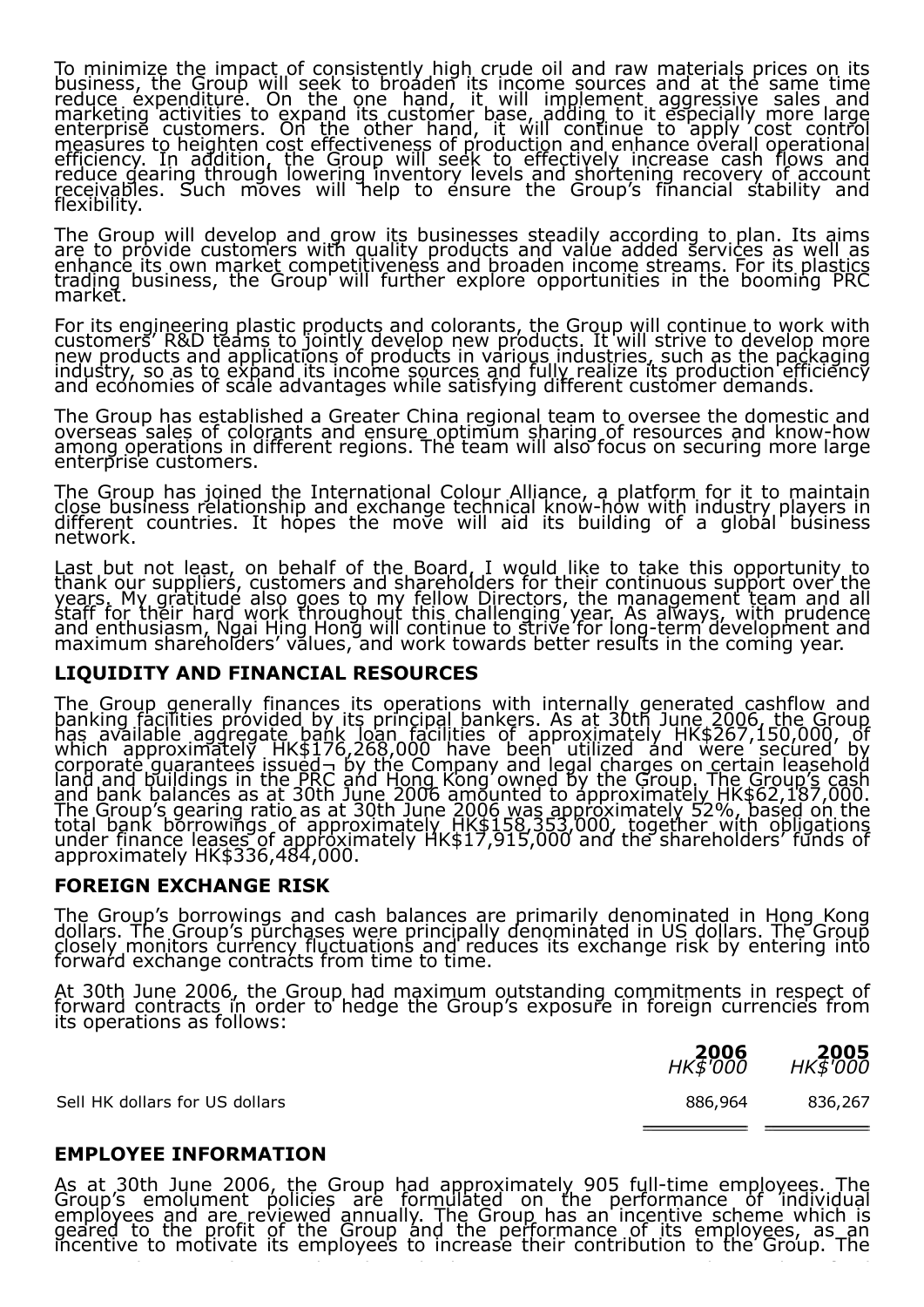Group also provides social and medical insurance coverage, and provident fund scheme (as the case may be) to its employees depending on the location of such employees.

### PURCHASE, SALE AND REDEMPTION OF THE COMPANY'S LISTED SECURITIES

The Company has not redeemed any of its shares during the year. Neither the Company nor any of its subsidiaries has purchased or sold any of the Company's listed securities during the year.

#### <u>COMPLIAN</u>CE WITH THE MODEL CODE FOR SECURITIES TRANSACTIONS BY DIRECTORS

The Company has adopted a code of conduct regarding Directors' securities transactions on terms no less exacting than the required standard set out in the Model Code set out in Appendix 10 to the Rules Governing the Listing of Securities ("the Listing Rules") on The Stock Exchange of Hong Kong Limited ("HKSE"). Having made specific enquiry to all Directors of the Company, all Directors have confirmed that they had complied with the required standard set out in the Model Code and the Company's code of conduct regarding Directors' securities transactions during the period.

#### CORPORATE GOVERNANCE PRACTICE

The Company is committed to the establishment of good corporate governance practices and procedures which serve as an important element of risk management throughout the growth and expansion of the Company. The Company emphasizes on maintaining and carrying out sound, solid and effective corporate governance principles and structures.

The Company has complied with the applicable code provisions of the Code on Corporate Governance Practices (the "Code") as set out in Appendix 14 of the Listing Rules throughout year ended 30th June 2006, except for deviation of the code provisions A.2.1 and A.4.1 of the Code as mentioned below.

According to the code provision A.2.1, the roles of chairman and chief executive officer should be separate and should not be performed by the same individual. Up to the date of this annual report, the Board has not appointed an individual to the post of chief executive officer. The roles of the chief executive officer have been performed collectively by all the executive directors, including the chairman, of the Company. The Board considers that this arrangement allows contributions from all executive directors with different expertise and is beneficial to the continuity of the Company's policies and strategies. Going forward, the Board will periodically review the effectiveness of this arrangement and considers appointing an individual to chief executive officer when it thinks appropriate.

Code Provision A.4.1 stipulates that non-executive directors should be appointed for a specific term, subject to re-election. The Company's independent non-executive directors were not appointed for a specific term but is subject to retirement by rotation and re-election at the annual general meeting of the Company in accordance with the Company's bye-laws.

The Board has received a high level risk assessment from an external consultant and has also reviewed the effectiveness of the internal control system of the Group with no material issues noted.

### AUDIT COMMITTEE

The Audit Committee provides an important link between the Board of Directors and the Company's auditors in matters coming within the scope of the group audit. It also reviews the effectiveness of the external audit and of internal controls and risk evaluation. The Audit Committee comprises three Independent Nonexecutive Directors, namely Mr HO Wai Chi, Paul, Mr FONG Pong Hing and Mr CHAN Dit Lung. The Audit Committee has reviewed with management the accounting principles and practices adopted by the Group and discussed internal controls and financial reporting matters including a review of the audited accounts for the year ended 30th June 2006 with the Directors.

### REMUNERATION COMMITTEE

The Company has formulated written terms of reference for the Remuneration Committee which stated clearly its authorities and duties in accordance with the requirements of the Stock Exchange. The remuneration committee consists of three independent nonexecutive directors, namely Mr HO Wai Chi, Paul, Mr FONG Pong Hing and Mr CHAN Dit Lung and an executive director, Mr HUI Sai Chung.

The Remuneration Committee is responsible for ensuring formal and transparent procedures for developing remuneration policies and overseeing the remuneration packages of the executive Directors and senior management. It takes into consideration on factors such as salaries paid by comparable companies, time commitment and responsibilities of Directors and senior management. The